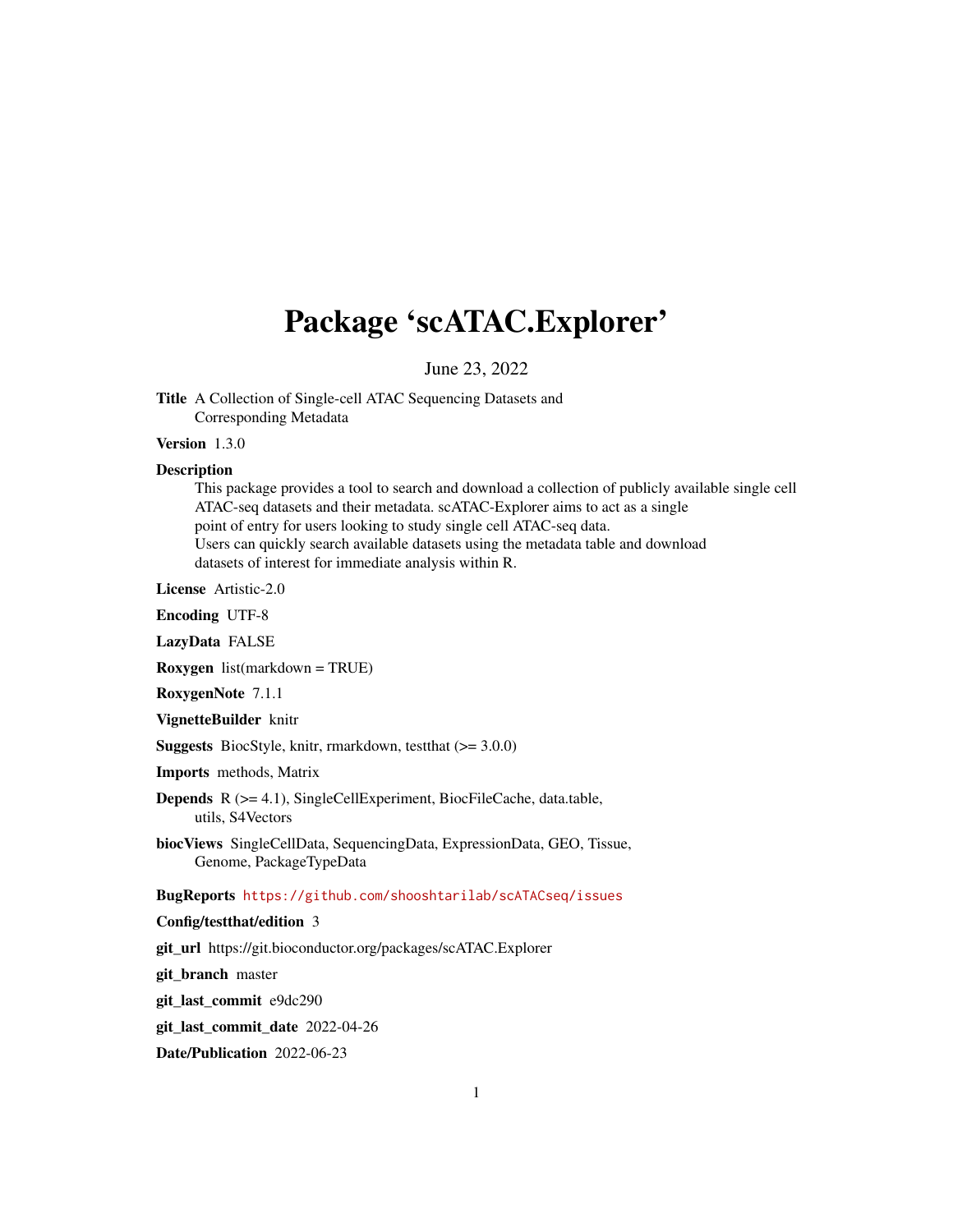<span id="page-1-0"></span>Author Arrian Gibson-Khademi [aut, cre], Erik Christensen [aut], Parisa Shooshtari [aut]

Maintainer Arrian Gibson-Khademi <agibsonk@uwo.ca>

### R topics documented:

| Index |  |  |  |  |  |  |  |  |  |  |  |  |  |  |  |  |  |
|-------|--|--|--|--|--|--|--|--|--|--|--|--|--|--|--|--|--|

queryATAC *A function to query scATAC-seq datasets available in this package*

#### **Description**

This function allows you to search and subset included scATAC-seq datasets. A named list of scATAC-seq\_data objects matching the provided options will be returned. Some included datasets are represented using multiple matrices. Each matrix will be a seperate named object within the list. The returned list is named by matrix allow easy identification of data. If queryATAC is called without any options it will retrieve all available datasets in sparse matrix format. This should only be done on machines with a large amount of ram (>64gb) because some datasets are quite large. In most cases it is recommended to instead filter databases with some criteria.

#### Usage

```
queryATAC(
  accession = NULL,
  author = NULL,
  journal = NULL,
  year = NULL,
  pmid = NULL,
  sequence_tech = NULL,
  score_type = NULL,
  has_cluster_annotation = NULL,
  has_cell_type_annotation = NULL,
  organism = NULL,
  genome_build = NULL,
  broad_cell_category = NULL,
  tissue_cell_type = NULL,
  disease = NULL,
 metadata_only = FALSE,
  sparse = TRUE
)
```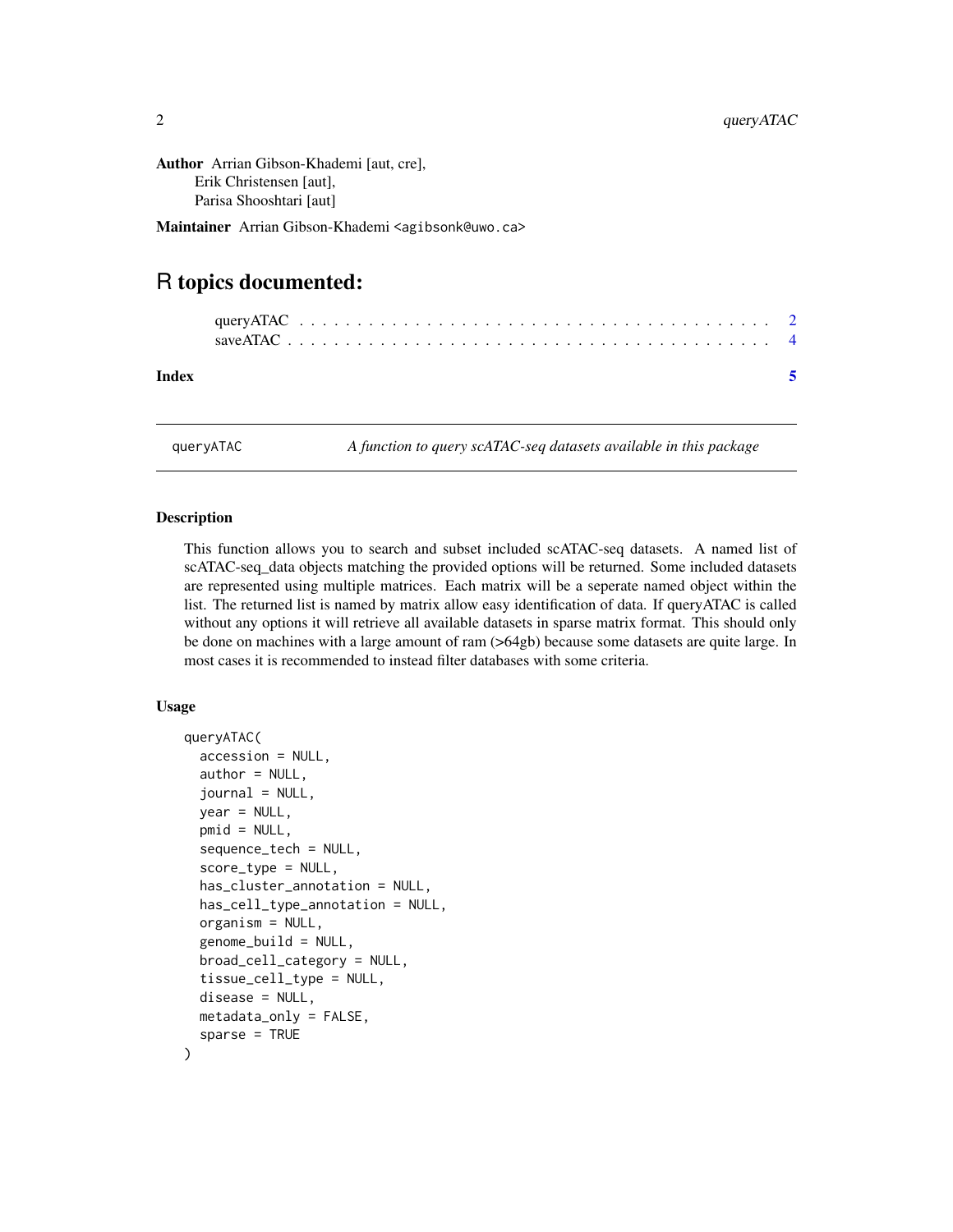#### queryATAC 3

#### Arguments

| accession                           | Search by geo accession number. Good for returning individual datasets                                                                                  |  |  |  |  |  |  |  |  |  |  |
|-------------------------------------|---------------------------------------------------------------------------------------------------------------------------------------------------------|--|--|--|--|--|--|--|--|--|--|
| author                              | Search by the author who published the dataset                                                                                                          |  |  |  |  |  |  |  |  |  |  |
| journal                             | Search by the journal the dataset was published in.                                                                                                     |  |  |  |  |  |  |  |  |  |  |
| year                                | Search by exact year or year ranges with '<', '>', or '-'. For example, you can<br>return datasets newer than 2013 with '>2013'                         |  |  |  |  |  |  |  |  |  |  |
| pmid                                | Search by Pubmed ID associated with the study. Good for returning individual<br>datasets                                                                |  |  |  |  |  |  |  |  |  |  |
| sequence_tech                       | Search by sequencing technology used to sample the cells.                                                                                               |  |  |  |  |  |  |  |  |  |  |
| score_type                          | Search by type of score (TPM, FPKM, raw count)                                                                                                          |  |  |  |  |  |  |  |  |  |  |
| has_cluster_annotation              |                                                                                                                                                         |  |  |  |  |  |  |  |  |  |  |
|                                     | Return only those datasets that have clustering results available, or only those<br>without (TRUE/FALSE)                                                |  |  |  |  |  |  |  |  |  |  |
| has_cell_type_annotation            |                                                                                                                                                         |  |  |  |  |  |  |  |  |  |  |
|                                     | Return only those datasets that have cell-type annotations available, or only<br>those without annotations (TRUE/FALSE)                                 |  |  |  |  |  |  |  |  |  |  |
| organism                            | Search by source organism used in the study, for example human or mouse.                                                                                |  |  |  |  |  |  |  |  |  |  |
| genome_build<br>broad_cell_category | Return datasets built only using specified genome build (ex. hg19)                                                                                      |  |  |  |  |  |  |  |  |  |  |
|                                     | Return datasets based on broad cell categories (ex. Hematopoetic cells). To<br>view all cell categories available, explore the metadata table           |  |  |  |  |  |  |  |  |  |  |
| tissue_cell_type                    |                                                                                                                                                         |  |  |  |  |  |  |  |  |  |  |
|                                     | Return datasets based on tissue or cell types sampled (ex. PBMCs, Bone mar-<br>row, Oligodendrocytes)                                                   |  |  |  |  |  |  |  |  |  |  |
| disease                             | Return datasets based on sampled disease (ex. carcinoma, leukemia, diabetes)                                                                            |  |  |  |  |  |  |  |  |  |  |
| metadata_only                       | Return rows of metadata instead of actual datasets. Useful for exploring what<br>data is available without actually downloading data. Defaults to FALSE |  |  |  |  |  |  |  |  |  |  |
| sparse                              | Return expression as a sparse matrix. Reccomended to use sparse format, as<br>dense formats tend to be excessively large.                               |  |  |  |  |  |  |  |  |  |  |

#### Value

A list containing a table of metadata or one or more SingleCellExperiment objects

#### Examples

```
## Retrieve the metadata table to see what data is available
res <- queryATAC(metadata_only = TRUE)
## Retrieve a filtered metadata table that only shows datasets with
## cell type annotations and clustering annotations
res <- queryATAC(has_cluster_annotation = TRUE,
                 has_cell_type_annotation = TRUE,
                 metadata_only = TRUE)
## Retrieve a single dataset identified from the table
res <- queryATAC(accession = "GSE89362")
```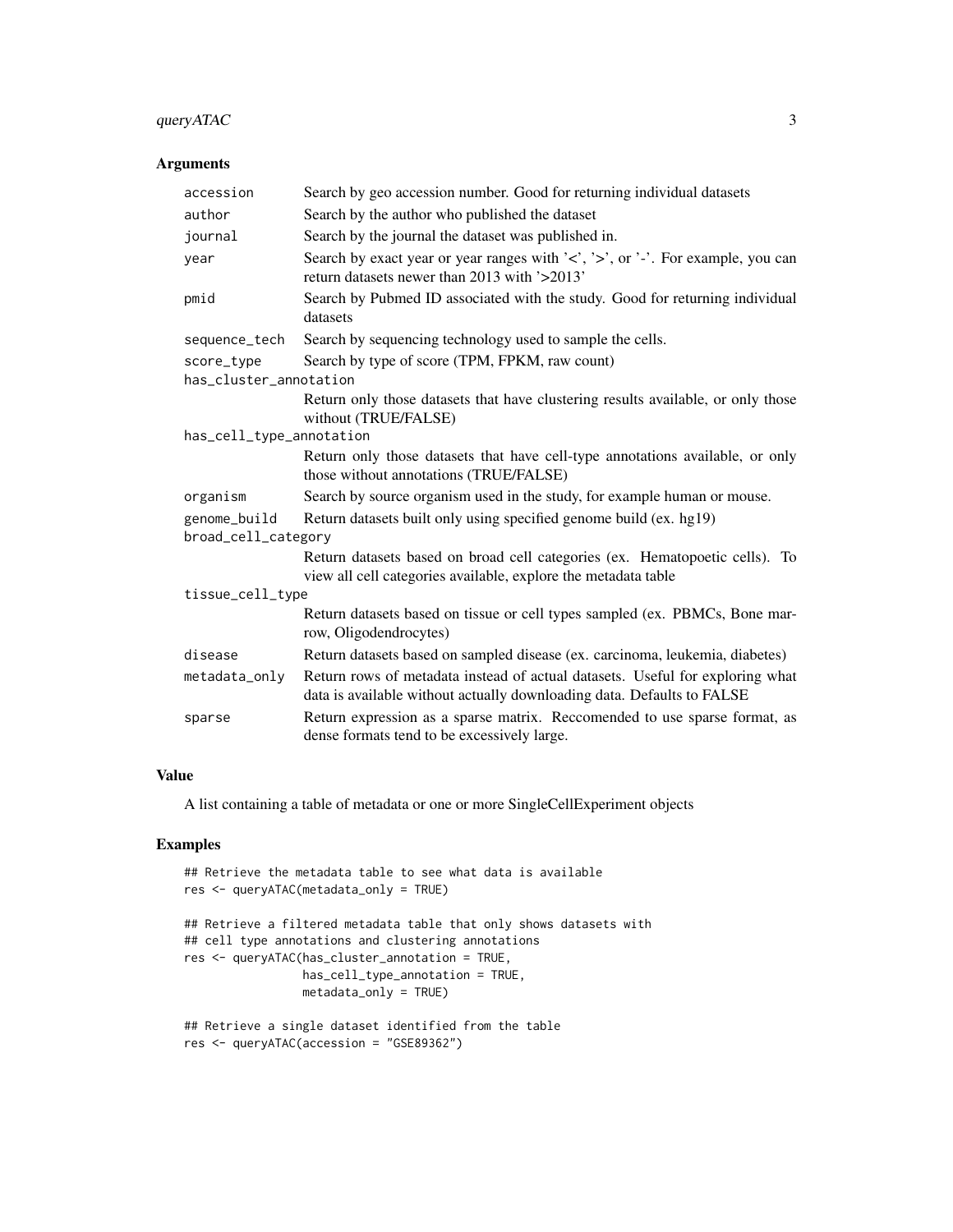<span id="page-3-0"></span>

#### Description

This function allows you to save the counts, peaks, cell ID's/barcodes, and any cell clustering data to disk in csv format. It takes two options: an object to save and a directory to save in. Multiple files will be created in the provided output directory, one for each type of data available in the scATAC\_data object (counts, cell ID/Barcode, peak regions, cell type/cluster annotations).

#### Usage

saveATAC(object, outdir)

#### Arguments

| object | The SingleCellExperiment object to be written to disk, this should be an indi-<br>vidual dataset returned by queryATAC. |
|--------|-------------------------------------------------------------------------------------------------------------------------|
| outdir | The directory to save the data in, the directory should not exist yet.                                                  |

#### Value

Nothing

#### Examples

```
# Retrieve a previously identified dataset (see queryATAC) and save it to disk
res <- queryATAC(accession = 'GSE89362')[[1]]
```
saveATAC(res, output\_directory\_name)